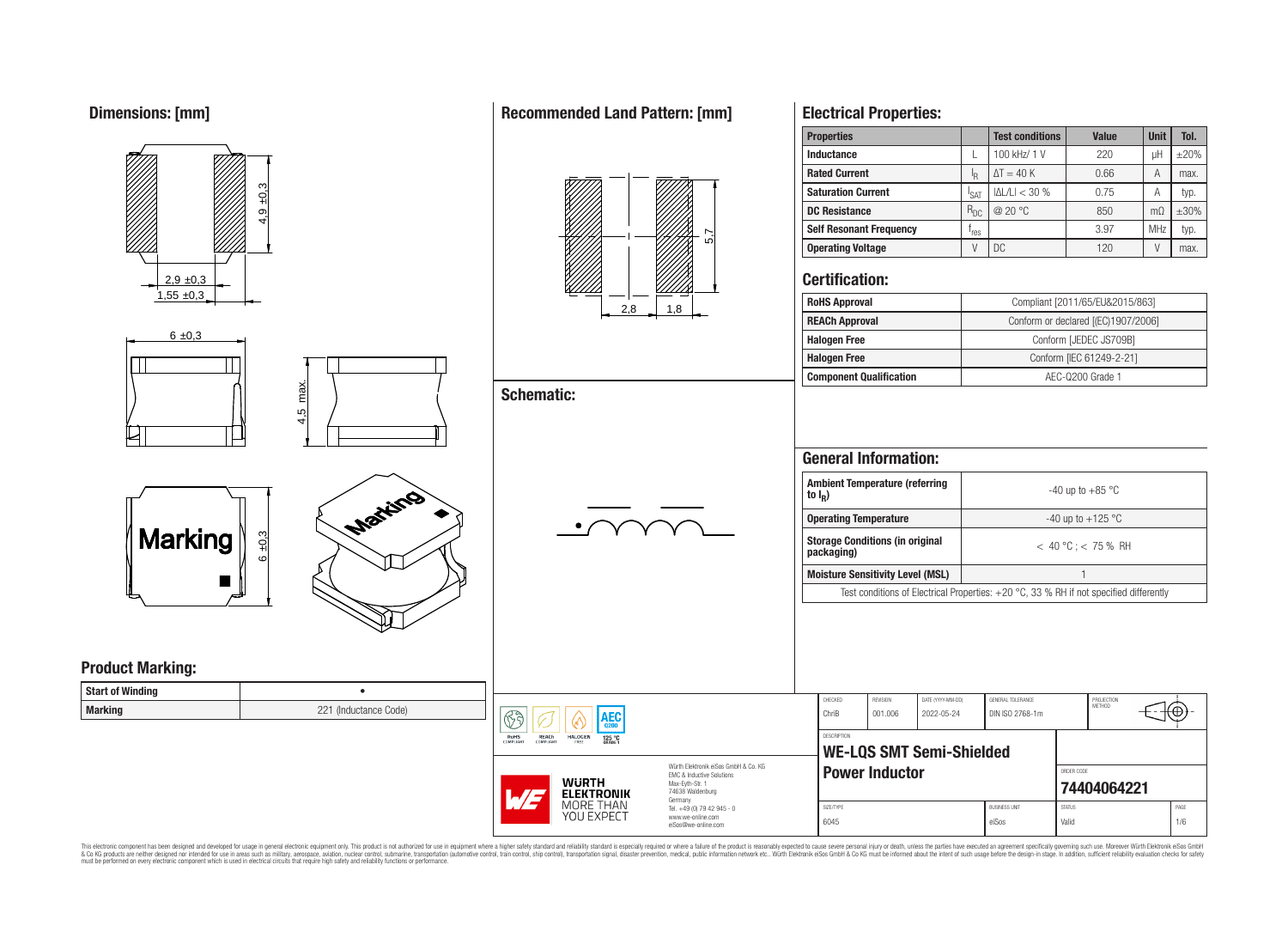

This electronic component has been designed and developed for usage in general electronic equipment only. This product is not authorized for use in equipment where a higher safely standard and reliability standard si espec & Ook product a label and the membed of the seasuch as marked and as which such a membed and the such assume that income in the seasuch and the simulation and the such assume that include to the such a membed and the such

**Typical Impedance Characteristics:**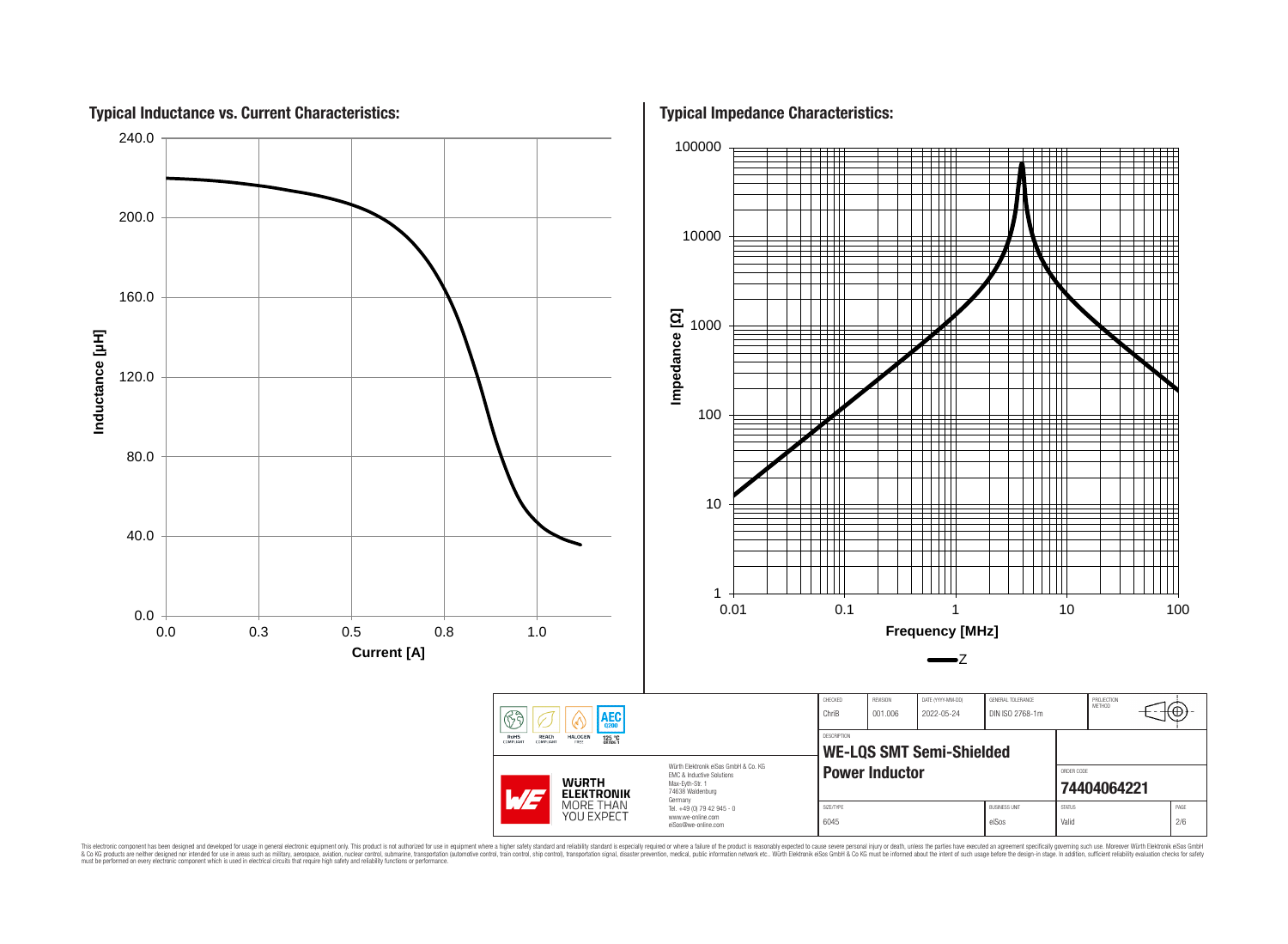## **Packaging Specification - Tape: [mm]**

## **Packaging Specification - Reel: [mm]**



This electronic component has been designed and developed for usage in general electronic equipment only. This product is not authorized for subserved requipment where a higher selection equipment where a higher selection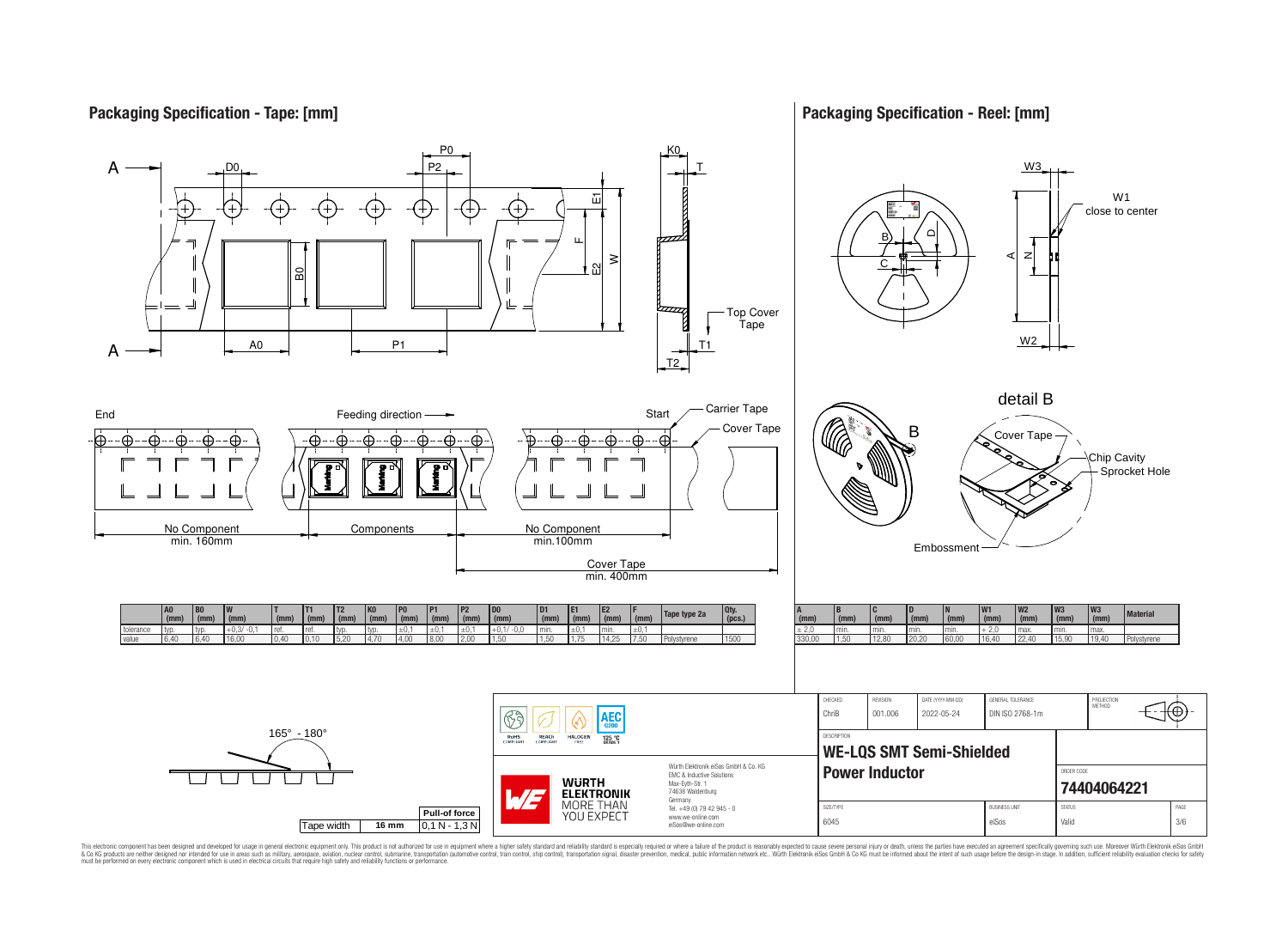# **Classification Reflow Profile for SMT components:**



# **Classification Reflow Soldering Profile:**

| <b>Profile Feature</b>                              |                           | <b>Value</b>                     |
|-----------------------------------------------------|---------------------------|----------------------------------|
| <b>Preheat Temperature Min</b>                      | 's min                    | 150 °C                           |
| <b>Preheat Temperature Max</b>                      | <sup>I</sup> s max        | 200 °C                           |
| Preheat Time $t_s$ from $T_{s,min}$ to $T_{s,max}$  | $t_{\rm s}$               | $60 - 120$ seconds               |
| Ramp-up Rate $(T_1$ to $T_p$ )                      |                           | 3 °C/ second max.                |
| <b>Liquidous Temperature</b>                        | ъ.                        | 217 °C                           |
| Time t <sub>i</sub> maintained above T <sub>1</sub> | t,                        | $60 - 150$ seconds               |
| Peak package body temperature                       | $\mathsf{I}_{\mathsf{D}}$ | $T_p \leq T_c$ , see Table below |
| Time within 5°C of actual peak<br>temperature       | $t_{p}$                   | $20 - 30$ seconds                |
| Ramp-down Rate $(T_p$ to $T_1$ )                    |                           | $6^{\circ}$ C/ second max.       |
| Time 25°C to peak temperature                       |                           | 8 minutes max.                   |

refer to IPC/ JEDEC J-STD-020E

# **Package Classification Reflow Temperature (T<sup>c</sup> ):**

| <b>Properties</b>                                                    | Volume mm <sup>3</sup><br>< 350 | Volume mm <sup>3</sup><br>350-2000 | Volume mm <sup>3</sup><br>>2000 |  |  |
|----------------------------------------------------------------------|---------------------------------|------------------------------------|---------------------------------|--|--|
| <b>PB-Free Assembly   Package Thickness  </b><br>$< 1.6$ mm          | 260 °C                          | 260 °C                             | 260 °C                          |  |  |
| <b>PB-Free Assembly   Package Thickness  </b><br>$1.6$ mm $- 2.5$ mm | 260 °C                          | 250 °C                             | 245 °C                          |  |  |
| <b>PB-Free Assembly   Package Thickness  </b><br>$>2.5$ mm           | 250 °C                          | 245 °C                             | 245 °C                          |  |  |

refer to IPC/ JEDEC J-STD-020E

| $\mathbb{R}$ a<br><b>AEC</b><br>V<br>0200<br>REACh<br><b>RoHS</b><br><b>HALOGEN</b><br>125 °C |                                                                                                                                                                                                      | CHECKED<br>ChriB<br>DESCRIPTION | REVISION<br>001.006                                                               | DATE (YYYY-MM-DD)<br>2022-05-24 | GENERAL TOLERANCE<br>DIN ISO 2768-1m |                           | PROJECTION<br><b>METHOD</b>   | ⊣t⊕∗                   |  |  |             |
|-----------------------------------------------------------------------------------------------|------------------------------------------------------------------------------------------------------------------------------------------------------------------------------------------------------|---------------------------------|-----------------------------------------------------------------------------------|---------------------------------|--------------------------------------|---------------------------|-------------------------------|------------------------|--|--|-------------|
|                                                                                               | COMPLIANT<br>COMPLIANT<br>FREE<br>Würth Flektronik eiSos GmbH & Co. KG<br><b>FMC &amp; Inductive Solutions</b><br><b>WURTH</b><br>Max-Evth-Str. 1<br>74638 Waldenburg<br><b>ELEKTRONIK</b><br>$AT -$ |                                 | <b>WE-LQS SMT Semi-Shielded</b><br><b>Power Inductor</b>                          |                                 |                                      | ORDER CODE<br>74404064221 |                               |                        |  |  |             |
|                                                                                               |                                                                                                                                                                                                      | MORE THAN<br>YOU EXPECT         | Germany<br>Tel. +49 (0) 79 42 945 - 0<br>www.we-online.com<br>eiSos@we-online.com | SIZE/TYPE<br>6045               |                                      |                           | <b>BUSINESS UNIT</b><br>eiSos | <b>STATUS</b><br>Valid |  |  | PAGE<br>4/6 |

This electronic component has been designed and developed for usage in general electronic equipment only. This product is not authorized for subserved requipment where a higher selection equipment where a higher selection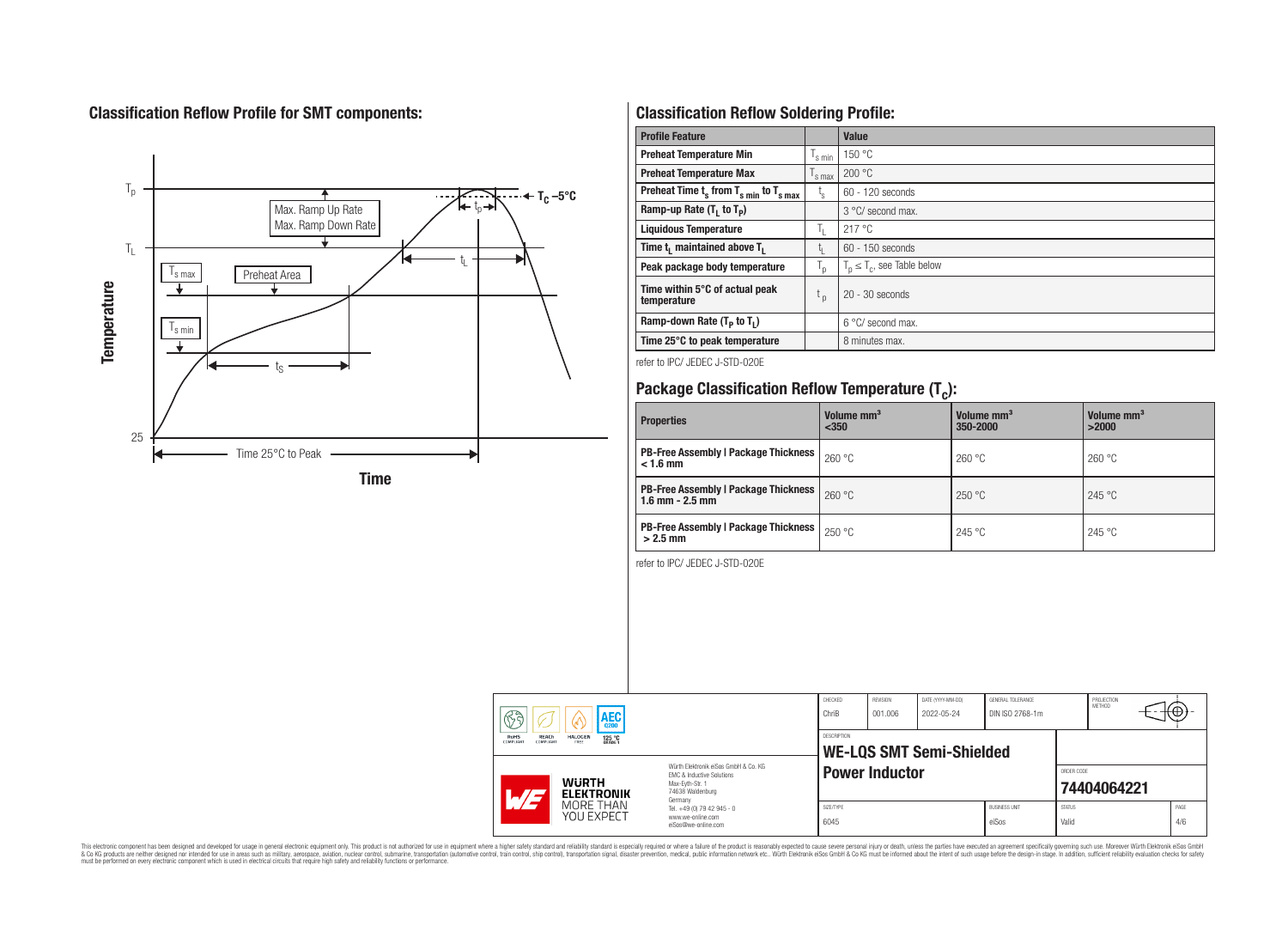## **Cautions and Warnings:**

## **The following conditions apply to all goods within the product series of WE-LQS of Würth Elektronik eiSos GmbH & Co. KG:**

#### **General:**

- This electronic component is designed and manufactured for use in general electronic equipment.
- Würth Elektronik must be asked for written approval (following the PPAP procedure) before incorporating the components into any equipment in fields such as military, aerospace, aviation, nuclear control, submarine, transportation (automotive control, train control, ship control), transportation signal, disaster prevention, medical, public information network etc. where higher safety and reliability are especially required and/or if there is the possibility of direct damage or human injury.
- Electronic components that will be used in safety-critical or high-reliability applications, should be pre-evaluated by the customer.
- The component is designed and manufactured to be used within the datasheet specified values. If the usage and operation conditions specified in the datasheet are not met, the wire insulation may be damaged or dissolved.
- Do not drop or impact the components, the component may be damaged.
- Würth Elektronik products are qualified according to international standards, which are listed in each product reliability report. Würth Elektronik does not warrant any customer qualified product characteristics beyond Würth Elektroniks' specifications, for its validity and sustainability over time.
- The responsibility for the applicability of the customer specific products and use in a particular customer design is always within the authority of the customer. All technical specifications for standard products also apply to customer specific products.

#### **Product specific:**

#### **Soldering:**

- The solder profile must comply with the technical product specifications. All other profiles will void the warranty.
- All other soldering methods are at the customers' own risk.
- Strong forces which may affect the coplanarity of the components' electrical connection with the PCB (i.e. pins), can damage the part, resulting in avoid of the warranty.

#### **Cleaning and Washing:**

- Washing agents used during the production to clean the customer application might damage or change the characteristics of the wire insulation, marking or plating. Washing agents may have a negative effect on the long-term functionality of the product.
- Using a brush during the cleaning process may break the wire due to its small diameter. Therefore, we do not recommend using a brush during the PCB cleaning process.

#### **Potting:**

• If the product is potted in the customer application, the potting material may shrink or expand during and after hardening. Shrinking could lead to an incomplete seal, allowing contaminants into the core. Expansion could damage the components. We recommend a manual inspection after potting to avoid these effects.

#### **Storage Conditions:**

- A storage of Würth Elektronik products for longer than 12 months is not recommended. Within other effects, the terminals may suffer degradation, resulting in bad solderability. Therefore, all products shall be used within the period of 12 months based on the day of shipment.
- Do not expose the components to direct sunlight.
- The storage conditions in the original packaging are defined according to DIN EN 61760-2.
- The storage conditions stated in the original packaging apply to the storage time and not to the transportation time of the components.

#### **Packaging:**

• The packaging specifications apply only to purchase orders comprising whole packaging units. If the ordered quantity exceeds or is lower than the specified packaging unit, packaging in accordance with the packaging specifications cannot be ensured.

#### **Handling:**

- Violation of the technical product specifications such as exceeding the nominal rated current will void the warranty.
- Applying currents with audio-frequency signals may result in audible noise due to the magnetostrictive material properties.
- The temperature rise of the component must be taken into consideration. The operating temperature is comprised of ambient temperature and temperature rise of the component.The operating temperature of the component shall not exceed the maximum temperature specified.

These cautions and warnings comply with the state of the scientific and technical knowledge and are believed to be accurate and reliable. However, no responsibility is assumed for inaccuracies or incompleteness.

| 63<br><b>AEC</b><br>0200<br>REACh<br>RoHS<br><b>HALOGEN</b><br>125 °C<br>GRADE 1<br>COMPLIANT<br>FREE<br>COMPLIANT                                 |                         | ChriB<br><b>DESCRIPTION</b>                                                       | 001.006           | 2022-05-24 | DIN ISO 2768-1m |                               | METHOD                    |  | +⊕, |             |
|----------------------------------------------------------------------------------------------------------------------------------------------------|-------------------------|-----------------------------------------------------------------------------------|-------------------|------------|-----------------|-------------------------------|---------------------------|--|-----|-------------|
| Würth Flektronik eiSos GmbH & Co. KG<br>EMC & Inductive Solutions<br><b>WURTH</b><br>Max-Evth-Str. 1<br>74638 Waldenburg<br><b>ELEKTRONIK</b><br>H |                         | <b>WE-LQS SMT Semi-Shielded</b><br><b>Power Inductor</b>                          |                   |            |                 |                               | ORDER CODE<br>74404064221 |  |     |             |
|                                                                                                                                                    | MORE THAN<br>YOU EXPECT | Germany<br>Tel. +49 (0) 79 42 945 - 0<br>www.we-online.com<br>eiSos@we-online.com | SIZE/TYPE<br>6045 |            |                 | <b>BUSINESS UNIT</b><br>eiSos | <b>STATUS</b><br>Valid    |  |     | PAGE<br>5/6 |

This electronic component has been designed and developed for usage in general electronic equipment only. This product is not authorized for use in equipment where a higher safety standard and reliability standard si espec & Ook product a label and the membed of the seasuch as marked and as which such a membed and the such assume that income in the seasuch and the simulation and the such assume that include to the such a membed and the such